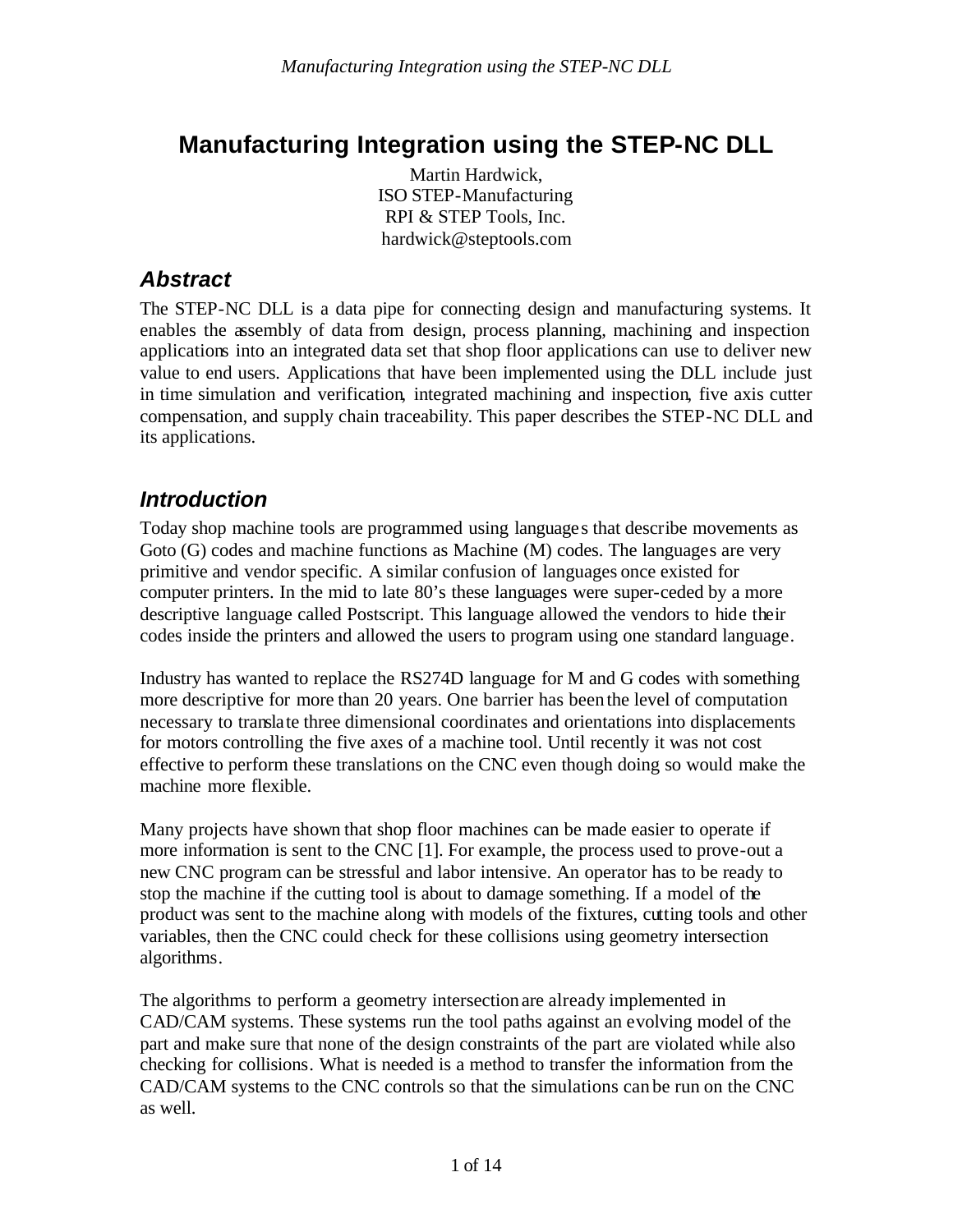The first standards for CAD/CAM data transfer were developed in the 1980's. Initially there were national and focused on geometric data exchange. They included SET in France, VDAFS in Germany and the Initial Graphics Exchange Specification (IGES) in the USA. Later a grand unifying effort was started under the International Organization for Standardization (ISO). The new standard was to be for all aspects of technical product data and named STEP for the Standard for Product Model Data [2].



*Figure 1. Information Defined by STEP for manufacturing*

Today nearly every CAD system supports a STEP protocol for geometry data exchange. In the USA the protocol most widely used is AP-203 and in Europe it is AP-214. The two protocols are harmonized and can be processed by common software so the choice does not matter to most CAD vendors. In the late 90's this success allowed a European, Korean and Japanese team to begin developing a new 3D CNC programming language called STEP-NC [3]. The new language uses the geometry of STEP to define how a CNC machine should remove material volumes from a part. There are now more then 40 STEP Applications Protocols (see Appendix A). Figure 1 illustrates the range of information defined in these protocols for manufacturing applications.

This paper describes a Dynamic Link Library (DLL) for STEP-NC that can read, write, and process the data shown in Figure 1. This is the first time that a single library has been able to read, write and process manufacturing data with this range of complexity. Therefore, the STEP-NC DLL represents a new type of data pipe that can be used to connect design to manufacturing to enable more powerful manufacturing applications.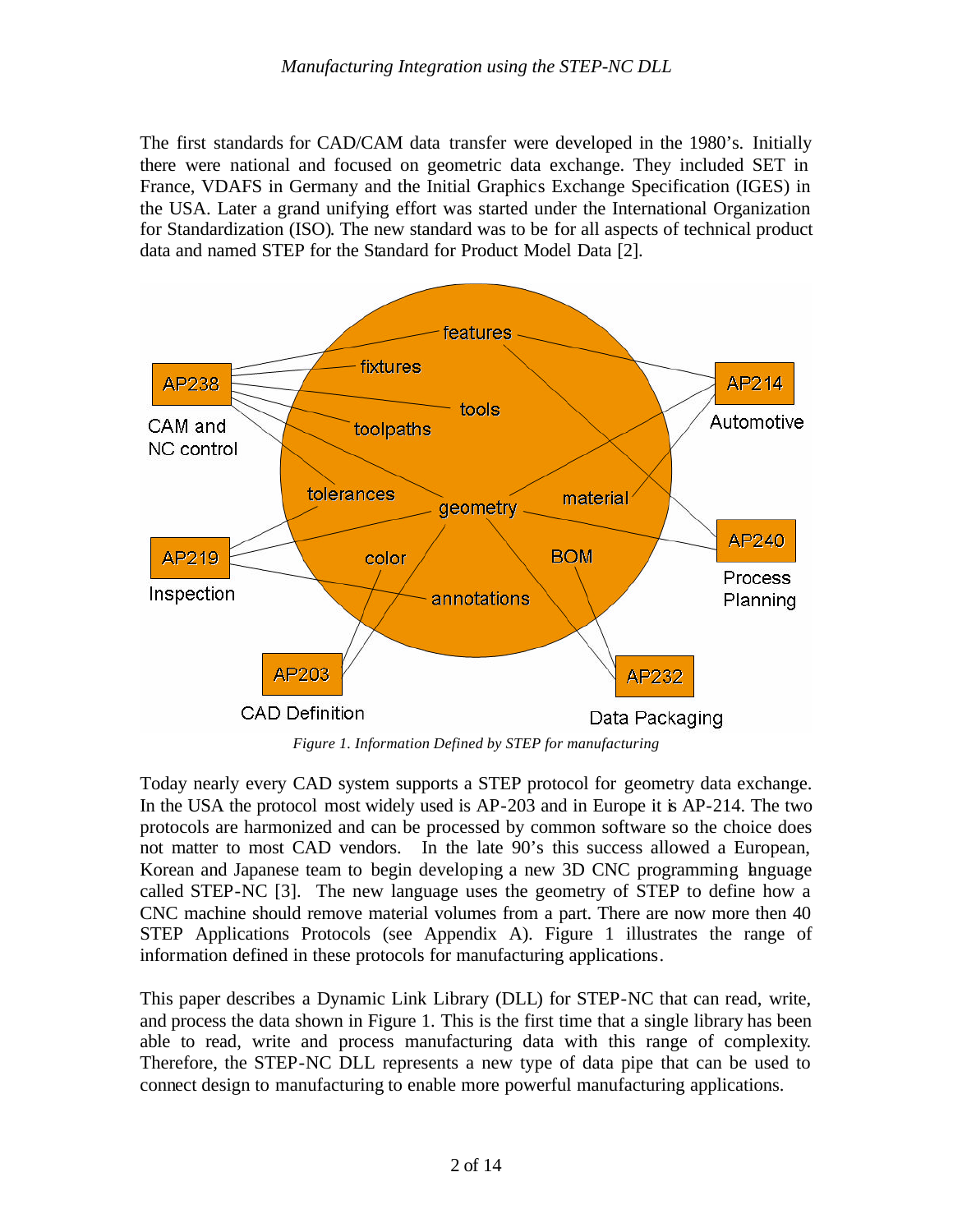The next section describes how STEP translators are implemented. The third section gives a brief history of the efforts to make STEP applications easier to program. The fourth section gives an overview of the new STEP-NC DLL. The fifth section describes its implementation so that other vendors can implement competing systems. The sixth section describes the shop floor application testing that has taken place over the last three years. The seventh section summarizes the programming properties enabled by the DLL. The last section contains concluding remarks.

## *Overview of the STEP Implementation Methods*

To implement a STEP translator the software developer needs to understand three things.

- 1. The first and most important is the scope and functionality of the Application Protocol. Each AP is divided into units of functionality whose information requirements are described by application objects. For a large standard there can be many objects. For example, there are 41 application objects in the AP-203 edition 1 CAD geometry standard, 237 application objects in the AP-224 process planning standard and 416 application objects in the AP-238 CNC machining standard.
- 2. The second is how each application object is represented as a set of entities defined by the STEP integrated resources. The integrated resources give STEP data the flexibility to grow as it moves across the engineering life cycle. For example, the value 5 in conceptual design becomes 5 millimeters in CAD, then 5 millimeters plus or minus 1 in process planning, then 5 millimeters plus or minus 1 millimeter as referenced from this datum plane on the CMM, and so on.
- 3. The third is how to encode the information as a data stream. In STEP the EXPRESS language is used to define all of the entities in the standard. EXPRESS has a very powerful inheritance model and a robust rule definition language. The powerful inheritance model is necessary because the STEP standards need to define entities for 3D geometry. The rule language is necessary so that all of the linkages required to represent an application object can be defined and checked. A file format for EXPRESS called Part 21 describes how entities with an EXPRESS definition are encoded in ASCII. Another file format called Part 28 describes how to encode the entities in XML. Programming tool kits usually manage this aspect of STEP implementation.

Figure 2a shows a mapping for one of the attributes of an Application object [2]. Figure 2b gives the EXPRESS language definition for some of the entities used in AP-238.

The mapping to the entities seems straight forward because all that is required is the mechanical translation of the mappings. However, this has to be done for all of the application objects. For most programmers this is too much. They are already having a lot of trouble understanding exactly how to use the application objects and to then have to break them down into about 5 entities each and meet the requirements of about 10 value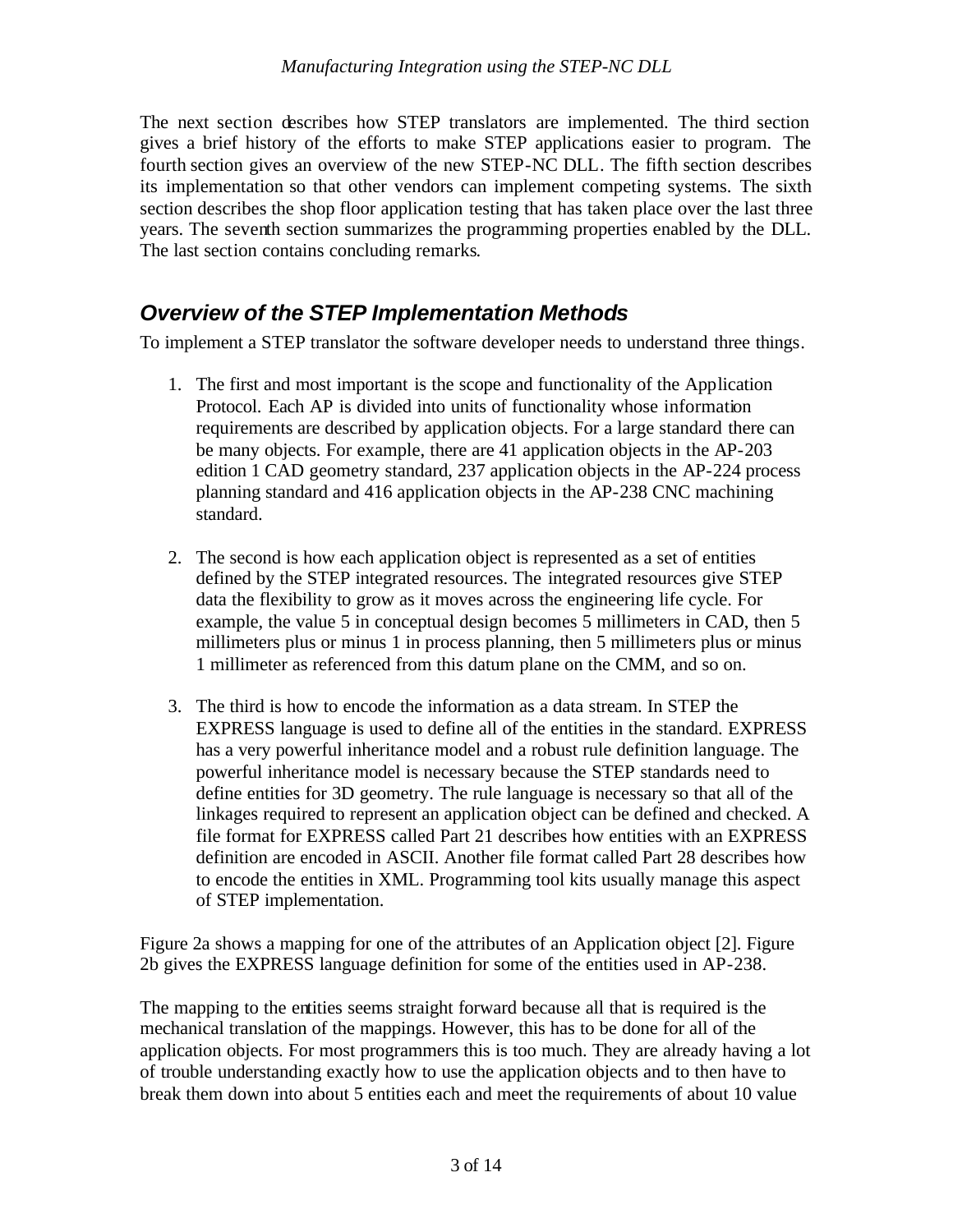and relationship constraints is too difficult. They become lost. Debugging the data is the biggest problem because searching for the cause of an error is like searching for a needle in a haystack. Only a few can handle the complexity and most of them are heartily glad when they can move on to a new project.

ENTITY geometric\_tolerance\_relationship; machining\_workingstep <= machining process executable <= name : label: action method <description : text; action\_method\_relationship.relating\_method relating geometric tolerance : geometric tolerance; action method relationship related geometric tolerance : geometric tolerance; {action\_method\_relationship => END\_ENTITY; -- 10303-47: shape\_tolerance\_schema machining\_feature\_relationship } action method relationship.related method -> ENTITY geometric tolerance with datum reference {action method => SUBTYPE OF (geometric tolerance); datum\_system : SET [1:2] OF datum\_reference; machining\_process\_executable => END\_ENTITY; -- 10303-47: shape\_tolerance\_schema machining\_feature\_process } action method <action.chosen method ENTITY geometric tolerance with defined unit  ${$  action name = 'machining'  $}$ SUBTYPE OF (geometric\_tolerance);  $action =$ unit size : measure with unit; property process <-**WHERE** WR1: ('NUMBER' IN process\_property\_association.process\_ process\_property\_association TYPEOF(unit\_size\measure\_with\_unit.value\_component process property association.property or shape -> D) **AND** property\_or\_shape\_select property\_or\_shape\_select = shape\_definition (unit size\measure with unit.value component  $> 0.0$ ); shape definition END ENTITY: -- 10303-47: shape tolerance schema shape\_definition = shape\_aspect shape\_aspect

(a) Mapping table fragment

(b) Entity definitions

*Figure 2. STEP Mapping definitions and Entity definitions in AP-238.*

### *A brief History of efforts to make STEP programming easier*

STEP was a success at modeling product geometry. Today, nearly every CAD system includes an AP-203 or AP-214 translator.

However, after AP-203 was implemented it became clear that the larger information models were going to encounter greater implementation problems and a number of increasingly radical efforts were initiated to overcome these problems. The first were incremental in nature. They assumed that STEP implementation would be easier if standards were defined for manipulating STEP data. A series of such standards were defined for C, C++, IDL and Java [5]. However, the solution was incremental and time has shown that it was not sufficient.

The second solutions omitted the mapping from the application objects to the integrated entities. In STEP terminology the model of the application objects is called the Application Requirements Model (ARM), and the mapped model is called the Application Interpreted Model (AIM). Only the AIM is allowed to be implemented in a STEP standard, but sister standards have been developed that do not have this requirement.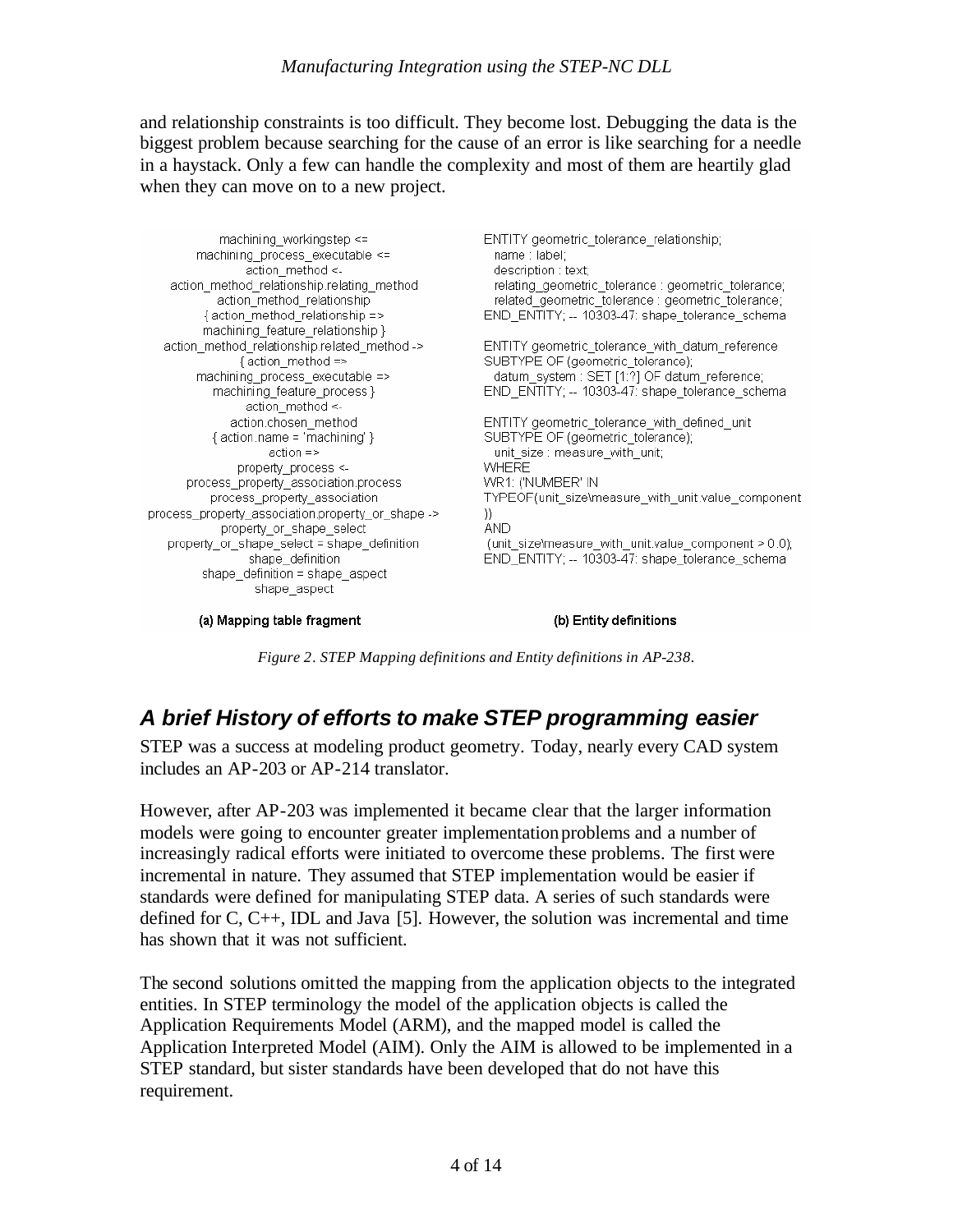For example, there are two models in the building and construction domain called the IFC model for the Industry Foundation Classes and the CIS model for the CIM Integrated Steel model respectively. Initially these standards were more popular than the ir equivalent STEP standards (AP-225 and AP-232) but now they are encountering problems as they try to extend themselves into second editions. The issue is that their second editions are not upward compatible with the first editions. For the STEP standards the same technology that allows them to share data across multiple applications domains also allows them to grow into second editions without requiring changes to existing applications.

The third set of solutions is the most radical. They try to develop better data sharing architectures using more mainstream technologies such as XML Schema. So far they have not succeeded because they are not able to model all aspects of manufacturing data. For example, XML Schema does not model inheritance relationships, and threedimensional geometry with its many inheritance relationships is at the heart of STEP. What is needed is a way for these mainstream modeling languages to become more powerful without gaining the complexity that stopped the wider world from adopting EXPRESS in the first place.

## *Architecture of the STEP-NC DLL*

For design to manufacturing data integration we need a solution that spans the CAD, CAM, CNC and CMM application domains. For the reasons described in the last section we cannot avoid the complexity, but STEP is an International standard so once a solution has been implemented it can be used for many years. Figure 3 shows the functionality of our solution. We implemented a Microsoft Dynamic Link Library (DLL) that uses a three schema architecture to manage complexity by dividing the problem into levels of abstraction. The three schemas are the AIM schema of STEP, the ARM schema of STEP and a new interface schema.



*Figure 3. Functionality of the STEP-NC DLL*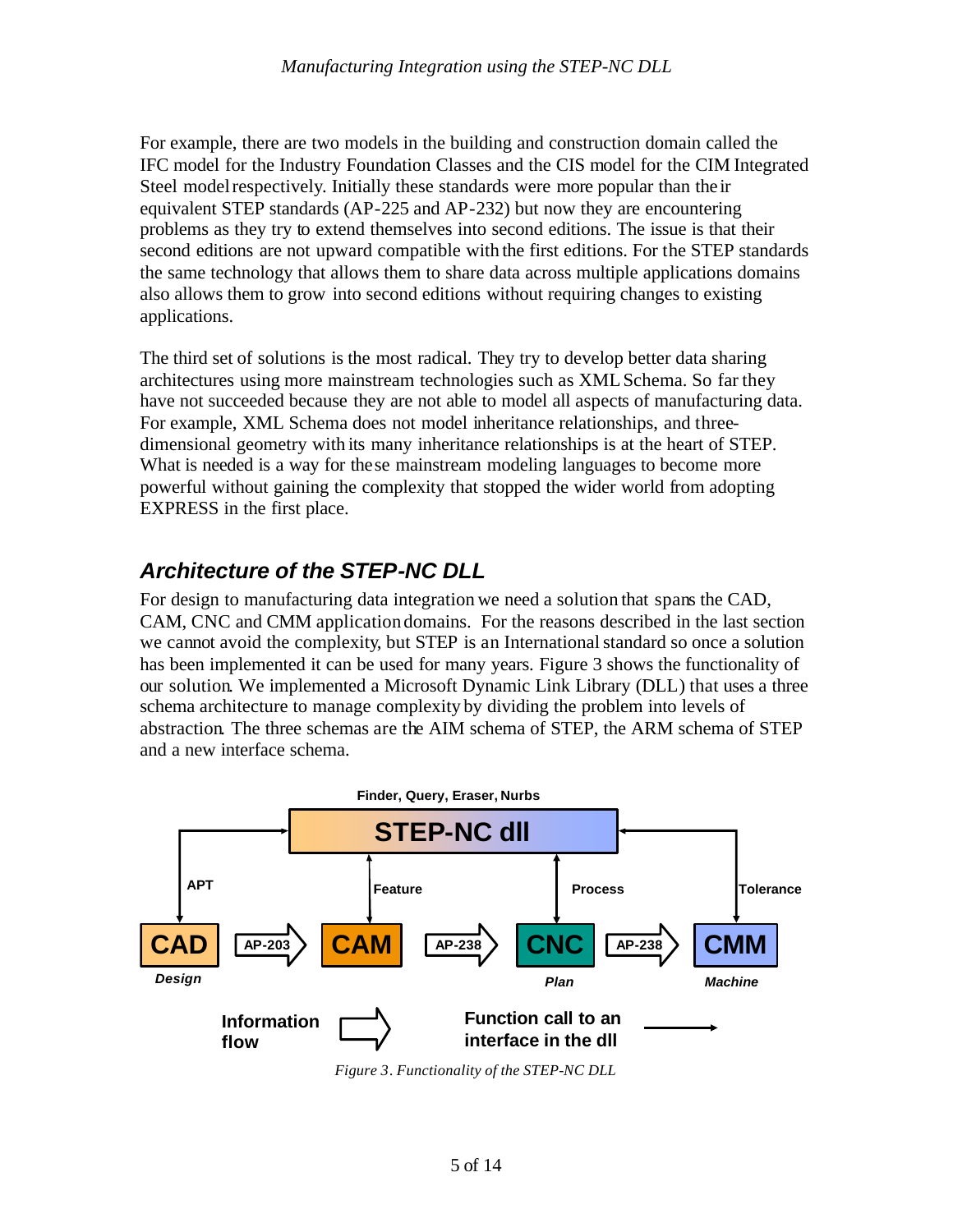#### *Manufacturing Integration using the STEP-NC DLL*

The interface schema is similar to the application view schema of database systems. Like a view schema, the goal is to create a layer that is safe and easy to use. Easy means that each interface defines something that is easy to understand within the context of the application. Safe means each interface defines operations that take the database from one valid state to another valid state, as defined by the EXPRESS schema of the relevant Application Protocol.

There can be many interfaces at the interface level. Unlike the ARM and AIM schemas they do not have to be defined slowly and carefully to ensure consistency and coverage without redundancy. Instead like a database view they can be defined in a more casual fashion to meet the currently understood requirements of an application. One of the key qualities is that an interface can always be replaced without harming the rest of the system.

Figure 3 shows the interfaces defined in the DLL for CAD, CAM, CNC and CMM applications. So far the APT interface has been tested using the Catia, UGS NX and Pro/engineer CAD/CAM systems. The feature interface has been tested using the Mastercam system. The process interface has been tested using the Siemens, Fanuc and Heidenhain CNC systems, and the Tolerance interface has been tested using the DMIS measurement language and the Zeiss CMM system. The other interfaces, finder, query, eraser and Nurbs are generic, and have been tested by all of the systems. Table 1 summarizes the roles of the interfaces

**APT** is used to define the geometries of the product model. This includes the geometry of the tool paths which can be extracted from APT-CL files, RS274D files or by direct translators, and the geometry of the workpieces including the rawpiece, the final workpiece, the fixtures, and the cutting tools.

**Feature** is used to define manufacturing features such as pockets, slots and round holes. The features can be defined by geometry, by parametric quantities such as length and width, and by both.

**Process** is used to create enhanced process data for milling, drilling and turning operations by applications that are working directly with a CAM system.

**Tolerance** is used to create geometric tolerance and dimension data and to describe measurement methods for testing those tolerances and dimensions.

**Finder** is used to find all of the data.

**Query** is also used to find all of the data but unlike finder which can only return nominal values, query uses a more complex interface to also return the plus/minus limits of toleranced values.

**Nurbs** is used to convert geometric surfaces into Nurbs for display and to enable geometric calculations on those surfaces and their related tool paths. **Eraser** deletes data.

As is allowed by the architecture, there is some redundancy between the interfaces. For example, many of the operations defined by the finder interface are duplicated and enhanced in the query interface by the addition of tolerance information. Thus query is

*Table 1. The interfaces in the DLL.*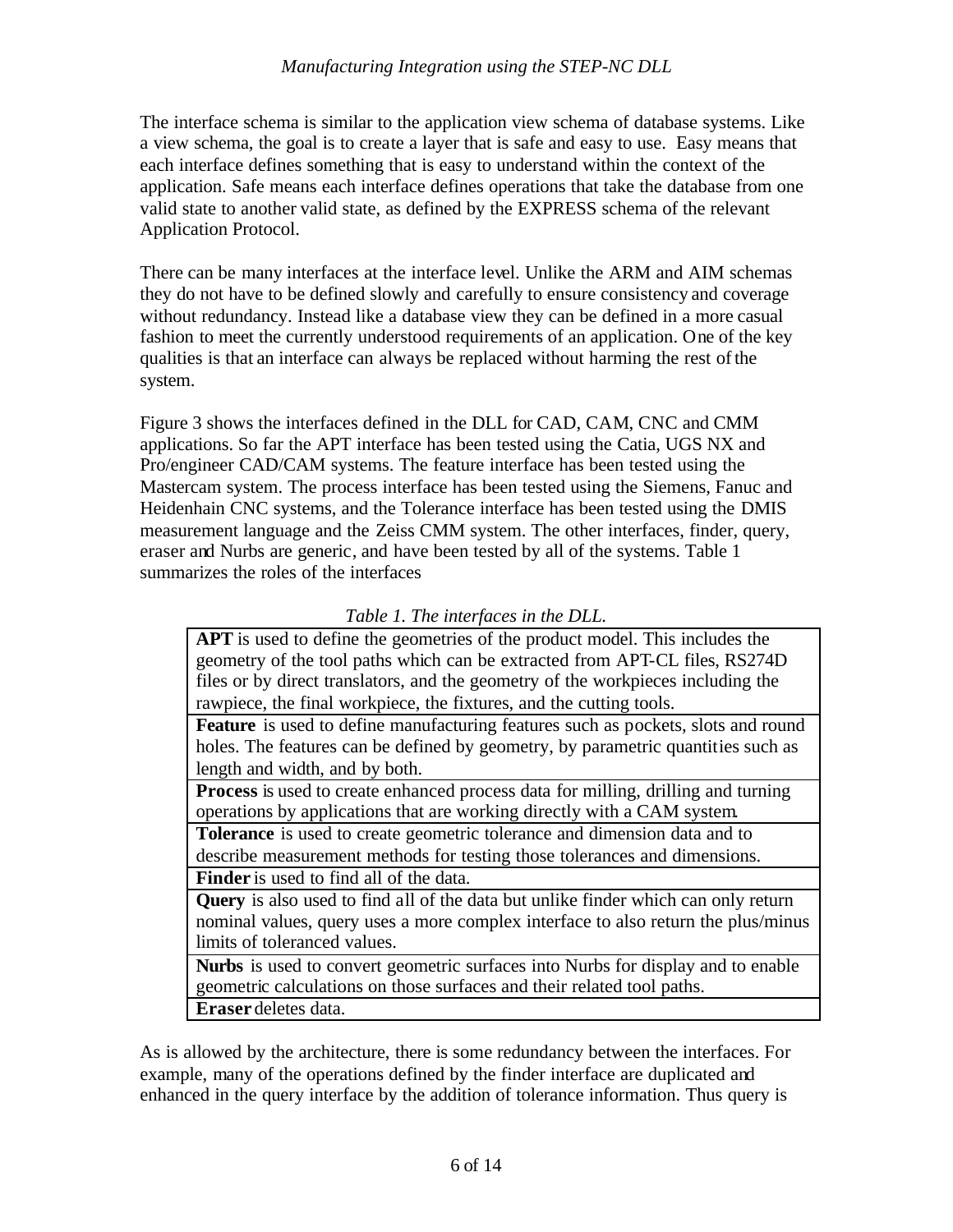more complete, but Finder is easier to use because information that can be accessed in one function call in Finder can take several in Query.

#### *Implementation of the DLL*

Figure 4 shows the internal architecture of the DLL. As shown the top layer of the DLL is a set of interfaces managed as Microsoft COM components. These interfaces each define a set of operations appropriate to the scope of an application. Appendix B lists the operations in the Feature interface.

The next level of the system consists of  $C++$  code. This code implements the operations. The operations are designed to be transactions that take the database from one consistent state to another consistent state. Each operation queries, makes or modifies one or more application objects. Most operations work on several application objects because this is necessary to ensure consistency at the end of the operation. For example, an operation cannot create a workingstep without also making a feature because the STEP-NC model requires every workingstep to have a feature.

As noted in the previous sections making all of the entities required for all of the application objects is extremely tedious when done by hand. Automating the production of this code is one of the key innovations of the DLL. To do this we implemented a parser that reads the STEP mapping tables as shown in Figure 2a and generates C++ code. A STEP expert then annotates this data with information about the required data sharing (which is defined in the STEP integrated resources) and the result is a set of  $C_{++}$  classes containing the methods necessary to create each attribute of each application object.



*Figure 4. Internal Architecture of the DLL.*

The code generated for the mappings is applied to an EXPRESS data management library. This library was previously implemented over a period of ten years and contains a large,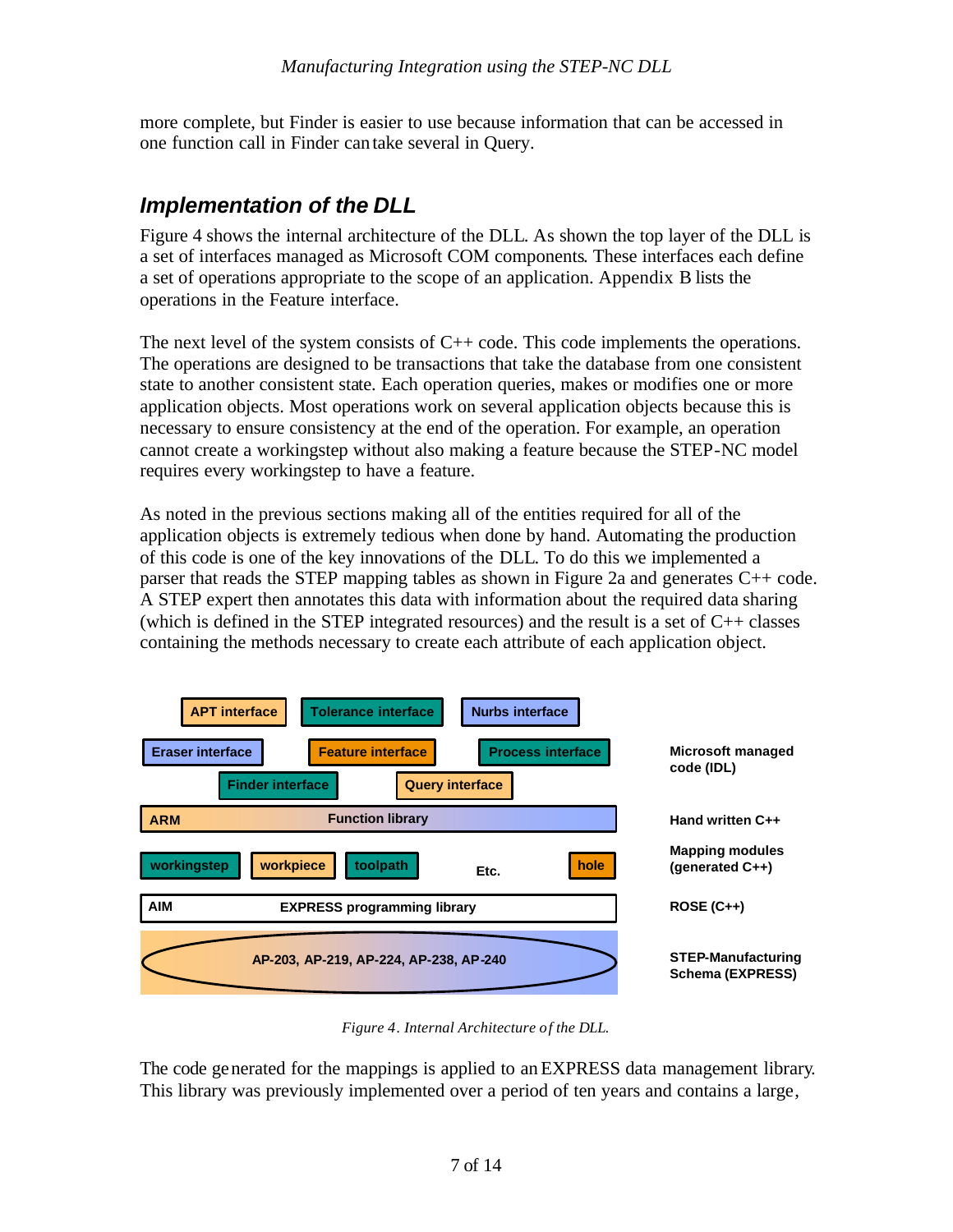robust set of functions for manipulating entities defined by EXPRESS. It has been used to implement STEP translators for many years with an estimated one million copies being deployed in various CAD stations world wide [5].

For the STEP-NC DLL a schema was developed to unify the data allowed by the STEP Manufacturing Application Protocols. This schema is called the STEP-Manufacturing schema. Currently it is a unification of the definitions given in AP-203, AP-219, AP-224, AP-238 and AP-240. Other Application Protocols can be added as new domains are added to the integration scope of the DLL.

# *Testing*

Development of the STEP-NC DLL began at the end of the Model Driven Intelligent Control for Manufacturing (MDICM) program in 2004. The first round of testing in February 2005 showed how the DLL can be used to drive machining programs for five axis controllers. Two controllers, one using AB tool tilt and the other using BC table tilt, were run using data taken from four CAM systems. The demonstration while basic was important because if STEP-NC is to replace RS274D in the same way that Postscript replaced RS272, then it must be machine independent. Figure 5 illustrates this demonstration.



*Figure 5. February 2005 Interoperability Demonstration*

The second round of testing in June 2006 showed how a site can machine a part using a program created at multiple sites. A feature driven three-axis machining program for roughing was created using Mastercam, and a tool path driven five axis machining program for finishing was created using Catia. The two programs were combined using the STEP-NC DLL and used to machine the part at a third site.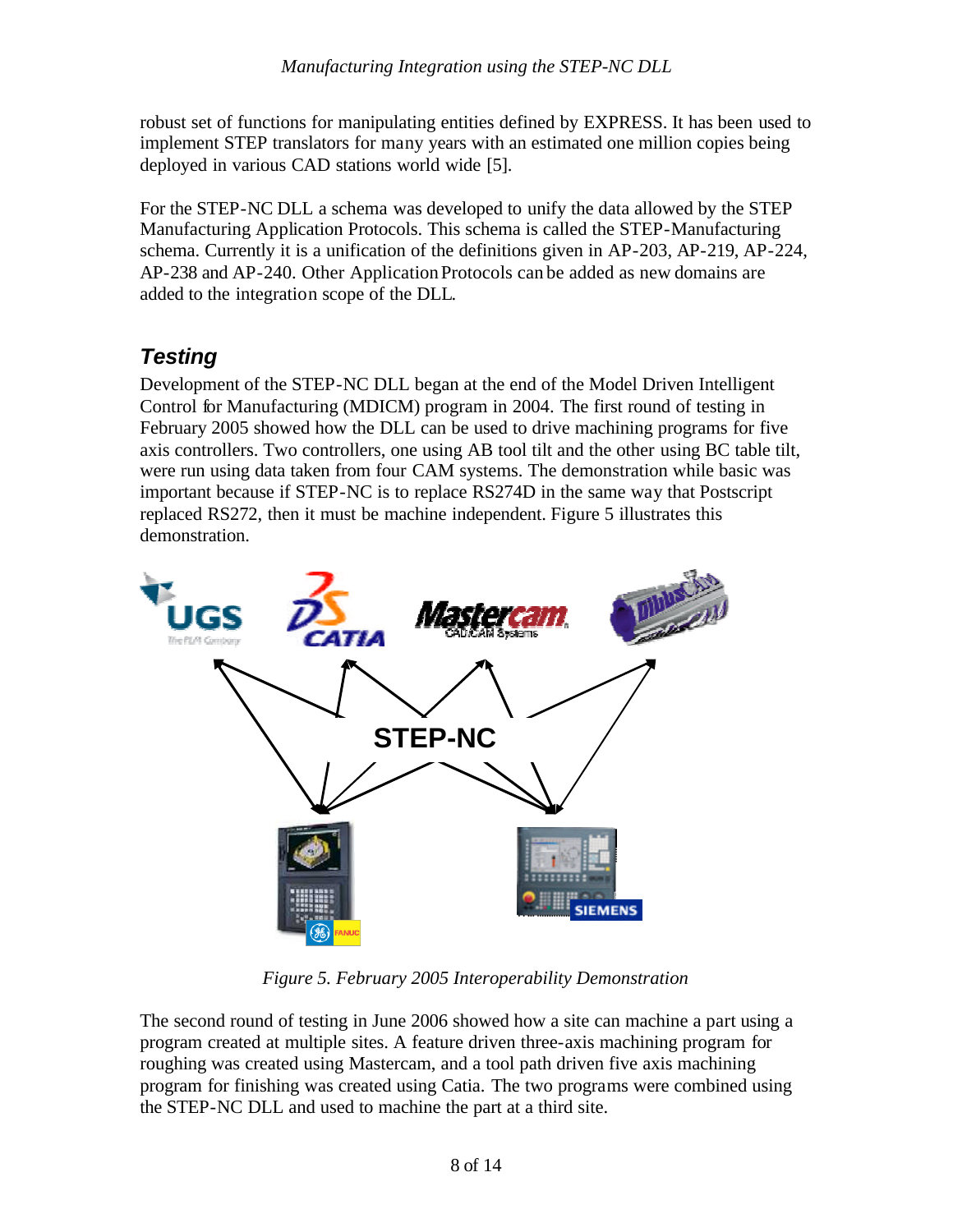The third round of testing in June 2007 showed how the same part can be machined and measured at multiple sites. For this round of testing support for measurement machines was added to the DLL by adding commands to read tolerance data from AP-203 edition 2 and plan probing operations. An export interface was then added to the DLL to generate DMIS measurement codes for off machine probing, and Renishaw probing codes for onmachine probing.

The fourth round of testing in 2008 will demonstrate simulation and verification using the DLL. In this round of tests the plan is to show: just in time generation of optimal speeds and feeds; just in time generation of five axis cutter compensation codes from part geometry; and the run time tracing of machining information in a form that can be understood at a later time by the customer of a machine shop.

## *Properties of the DLL*

The success of the DLL can be attributed to four properties enabled by the three schema architecture. The four properties are Automation, Consistency, Isolation and Documentation. Properties with similar names were enabled for database systems by its three schema architecture [4].

Table 2 summarizes the four properties. The automation property means the automation of the mappings from the ARM to the AIM using a code generator. The mappings were a frequent source of errors in traditional STEP implementation. In fact, so frequent tha t they often took away all the time of the programmer so he or she did not have any for the semantically far more important ARM level mistakes. Using automation to generate the mappings has considerably reduced this number of errors.

| Property      | Advantage                     | Implementation                             |
|---------------|-------------------------------|--------------------------------------------|
| Automation    | Greater accuracy and far      | A mapping table parser is used to convert  |
|               | less effort                   | the STEP mapping tables to $C++$ code. A   |
|               |                               | STEP expert then annotates with the        |
|               |                               | necessary rules for data sharing           |
| Consistency   | Easier identification of the  | Require that every operation takes the     |
|               | operation that was the        | database from one valid state (as defined  |
|               | original source of an error   | by the EXPRESS model) to another valid     |
|               |                               | state.                                     |
| Isolation     | Easier identification of the  | Require each operation to complete its     |
|               | function calls necessary to   | data in a single function call so that the |
|               | create a data item.           | programmer does not have to navigate       |
|               |                               | through long data sequences to find the    |
|               |                               | necessary data handles.                    |
| Documentation | Easier understanding of       | Add comments to the STEP file to show      |
|               | the data in a file and easier | how each property of each ARM object is    |
|               | identification of missing     | represented in that file.                  |
|               | or invalid data.              |                                            |

*Table 2. The Four Properties enabled by the Three Schemas*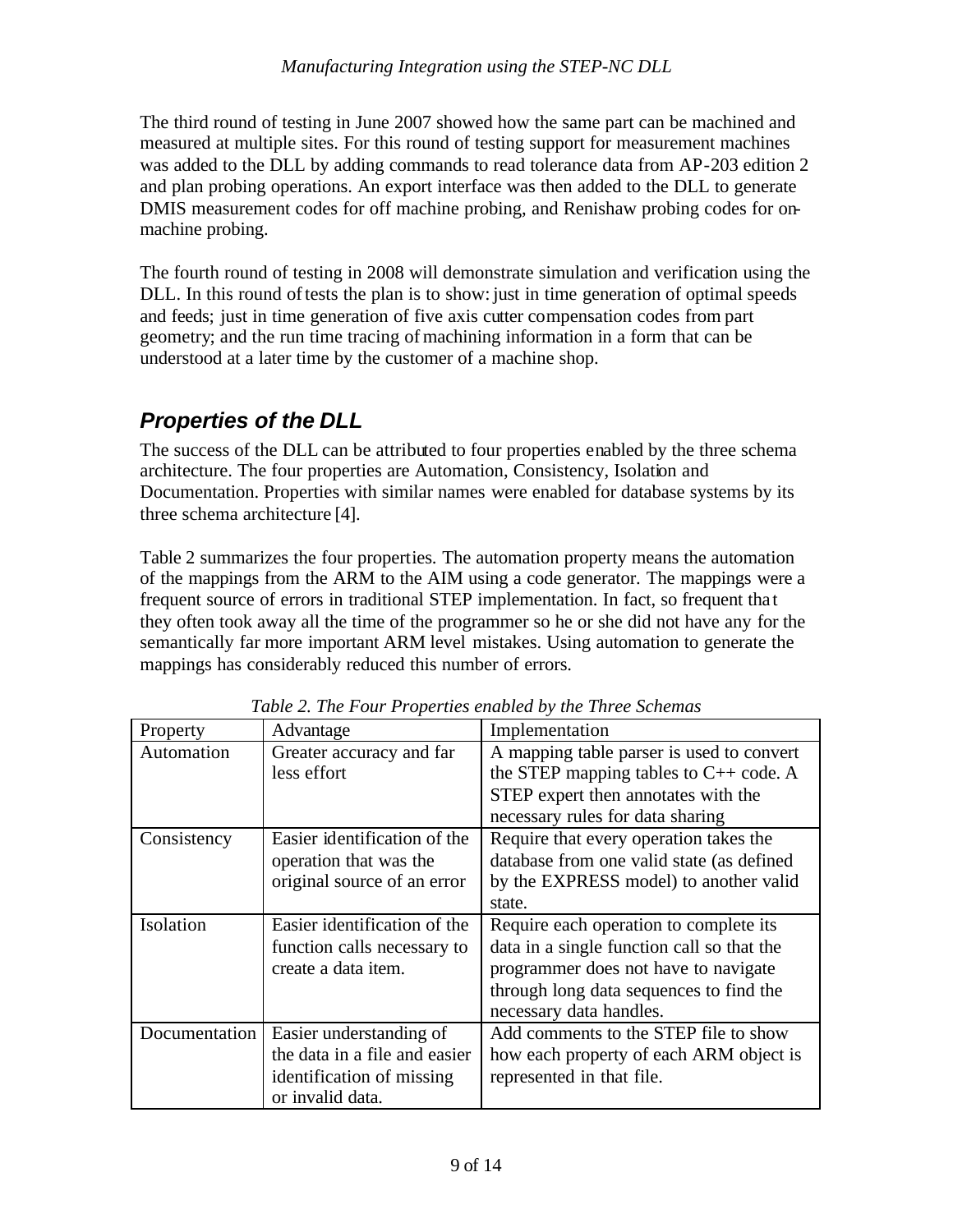The consistency property is enabled by requiring the operations that modify data to take the database from one valid state to another valid state. Within the DLL consistency is enabled by waiting for a complete set of information to be available before adding data to the database. For example, a change to the coolant value does not immediately result in a new coolant object being added to the database. Instead the DLL waits until a new tool path that uses that coolant value is ready for insertion and then adds the coolant value to the database. Consistency is desirable because in the event of an error the problem can be traced back to the first operation that put the database into an inconsistent state.

The isolation property is enabled by requiring each operation to perform its function using a single function call. Many object oriented systems have operations that require their functions to be given a handle to the results of other functions. The STEP information models are so complex that this requirement becomes a major source of frustration to programmers. For example, consider a drilling operation. One of the factors that must be tested in this operation is status of the bottom of the hole. If the sequence starts with a handle to the working step, then the STEP-NC DLL will find out the required status using a single function call to the method GetHoleBottomType of the Finder interface, but a handle based interface such as the ones provided by the EXPRESS tool kits will require:

- 1. Six function calls to reach the handle of the round hole.
- 2. Five function calls to reach the handle of the hole bottom.
- 3. One function call to decode the type of the hole bottom.

Obviously, each function must be given the right arguments. Therefore, in writing this code there is much searching through the standards to check the requirements and the net effect is like trying to solve a crossword puzzle with limited clues.

The requirement for isolation means that some of the functions in the DLL are relatively wide, so it can be argued that the DLL replaces excessive depth with excessive width. However, two factors mitigate this problem. The first is the IntelliSense gadget of the Microsoft Integrated Development Environment (IDE) and other environments. This gadget shows the programmer how to complete a function call. Therefore, the necessary documentation is provided automatically. The other mitigating factor is the familiarity of the programmer with the application domain. For example, the parameters required to make a round hole are well known so even if there are a lot of arguments, they can be deciphered by giving them intelligent names such as "diameter" and "depth". It is very difficult to give a sequence of twelve depth oriented function calls meaningful names.

The last property is Documentation. This property is inspired by XML which showed the value of self documenting data. Documentation is very important because efficient debugging requires the programmer to rapidly determine what objects are in the data and whether or not those objects have all the required properties. The STEP-NC DLL implements documentation by adding comments to the Part 21 (ASCII) and Part 28 (XML) formats. Figure 6 illustrates. Figure 6a shows some raw uncommented STEP data.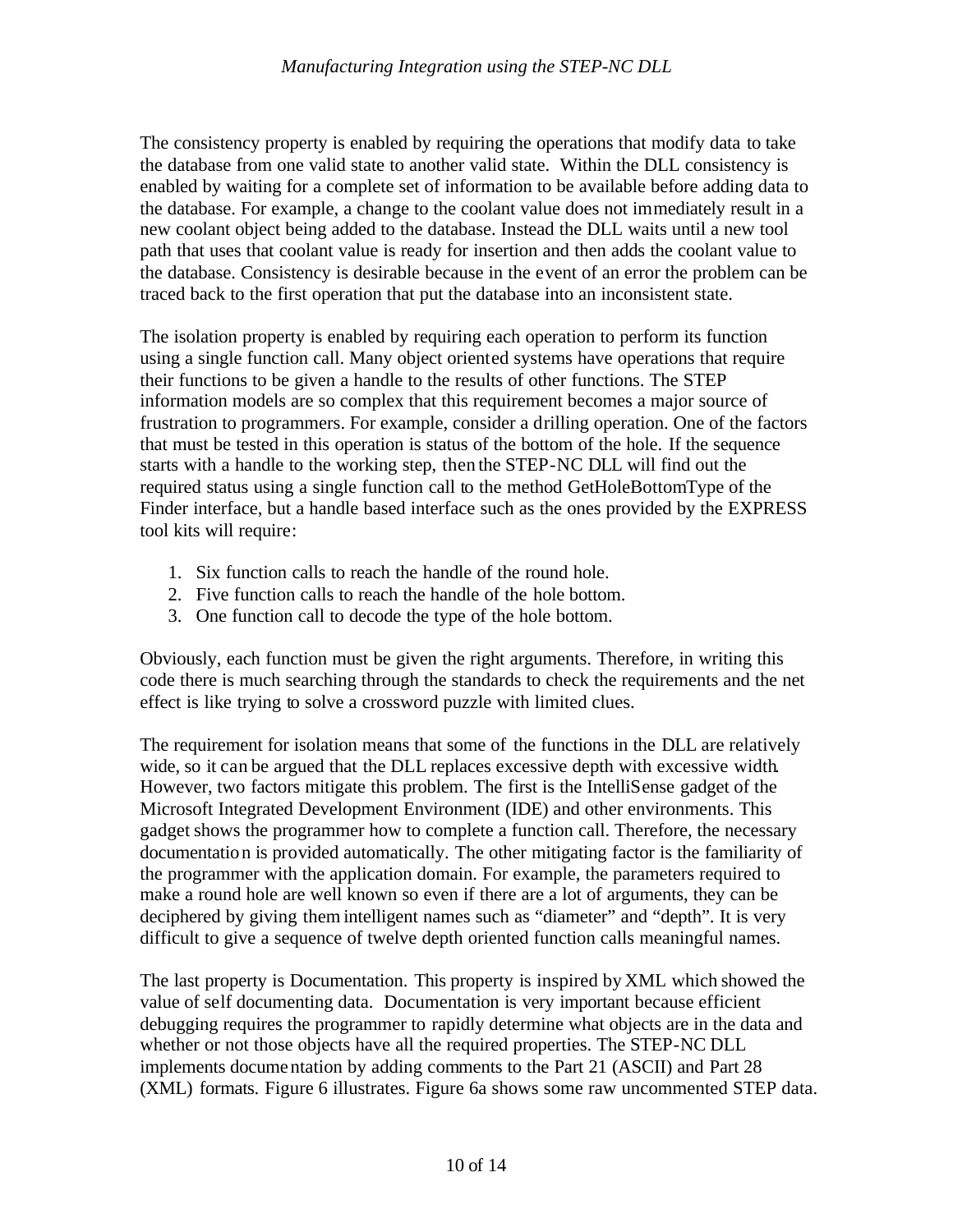In this data the "#" symbol is used to denote both an entity identifier and an entity reference. Clearly there are few clues as to what this data represents though it can be deciphered with effort.

Figure 6b shows the comments added to the data by the DLL to show that this data cluster represents a machine\_functions object for milling processes and that this object has the properties shown. The new data can be recognized at a glance. In the header the sequence of numbers shows the sequence of entities used in each mapping. As well as making the correctness of the mapping easier to check, the sequence tells the system how to cluster the entities in the representation of the object. In this respect the illustration given in Figure 6a is misleading because all of the entities in the object have been clustered together. In a "raw" Part 21 or Part 28 file without comments there is no reason to cluster them in this way and there could be 100,000 or more entity instances between two related data items in a file.

#7254=MACHINING\_FUNCTIONS(", milling',","); #7255=ACTION\_PROPERTY('chip removal','milling',#7254); #7256=ACTION\_PROPERTY\_REPRESENTATION(",'milling',#7255,#7257); #7257=REPRESENTATION('constant',(#7258),#6149); #7258=DESCRIPTIVE\_REPRESENTATION\_ITEM('constant', chip removal off'); #7259=ACTION\_PROPERTY('coolant, milling,#7254); #7260=ACTION\_PROPERTY\_REPRESENTATION(",'milling',#7259,#7261); #7261=REPRESENTATION('constant',(#7262),#6149); #7262=DESCRIPTIVE\_REPRESENTATION\_ITEM('constant', coolant off'); #7263=ACTION\_PROPERTY('through spindle coolant', milling ,#7254); #7264=ACTION\_PROPERTY\_REPRESENTATION(",'milling',#7263,#7265); #7265=REPRESENTATION('constant',(#7266),#6149); #7266=DESCRIPTIVE\_REPRESENTATION\_ITEM('constant, through spindle coolant off);

(a) Raw description of the STEP data instances

\* Application object: MILLING\_MACHINE\_FUNCTIONS (#7254)

\* CHIP\_REMOVAL: #7254, #7255, #7256, #7257, #7258 [ chip removal off ]

\* COOLANT: #7254, #7259, #7260, #7261, #7262 ['coolant off']

\* THROUGH\_SPINDLE\_COOLANT: #7254, #7263, #7264, #7265, #7266 ['through spindle coolant off']  $\ddot{ }$ 

(b) Comments added to describe the meaning of these instances

*Figure 6. Better Documentation.*

## *Conclusion*

Collaboration is extremely important to industry because it leads to economies of scale. More efficient data exchange means more efficient collaboration. The goal of the STEP-NC DLL is to enable collaboration for technical product data by integrating the information required for CAD, CAM, CNC and CMM applications.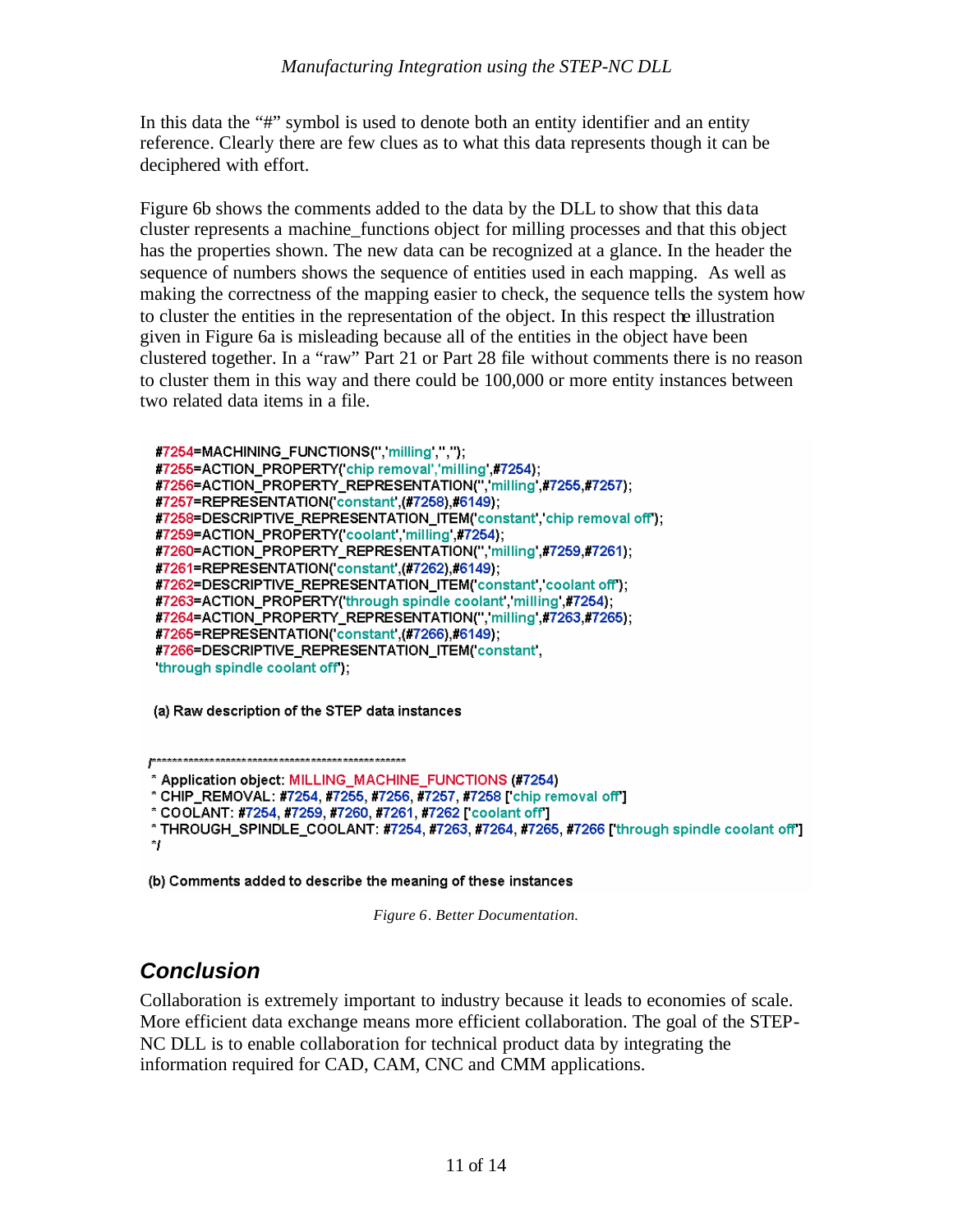#### *Manufacturing Integration using the STEP-NC DLL*

The information of these domains is already available in many different files with different formats. The STEP-NC DLL makes it possible for an application to put these files together. Shop floor manufacturing applications can then deliver new functionality to end users. Examples include just in time simulation and verification, integrated machining and measurement, five axis cutter compensation and manufacturing traceability.

The STEP-NC DLL enables these applications because it allows the geometry and tolerances of a product to be aligned with the operations and tool paths of a process to create an integrated data set. Previously these data sets belonged to different systems. The geometry and tolerance data was created by a CAD system, and the process and tool path data was created by a CAM system. An application that wanted to use both had to resolve the differences between the coordinates and units of the two systems and then infer all of the connections. For example, it had to align the geometry of the part, which is usually in the coordinate space of the product, against the geometry of the tool paths which is usually in the coordinate space of the machine, and then infer which face of the part was being machined by each tool path in order to check its validity.

With the STEP-NC DLL, an application can be written to integrate and connect the data at the data source, so that intelligent shop floor applications can deliver new value to the operators. For example:

- Connecting the tool path data to the geometry data means an intelligent CNC application can detect gouges to the part geometry.
- Connecting the process to the geometry means an application can optimize the speeds and feeds to minimize machining time or maximize cutting tool life.
- Connecting the machining set-up to the part geometry means an application can implement five-axis cutter compensation for tool wear.
- Connecting the tolerances to the process means an on-machine inspection application can check for errors and discrepancies at the end of each operation instead of waiting for the part to be transferred to an inspection machine at the end of the machining.
- Connecting the CAD part to the CAM process means a traceability application can report back on the quality of the machining process to the product designer.

The STEP-NC DLL uses the STEP standards to define its data. Since STEP was started in 1984, the STEP committees have achieved several notable successes. For example, they have a procedure in place that allows global consensus to be achieved on the required information content, they have a methodology that allows all the data requirements for a new standard to be identified, they have an architecture that allows the whole life cycle of a product to be modeled, and they have developed a standard for geometry that is supported by nearly every CAD and CAM vendor.

However in recent years these successes have been marred by the slow rate of implementation for the attribute rich manufacturing protocols. As the STEP Application Protocols have grown bigger, the rate of implementation has grown slower because of the complexity of writing code for hundreds of objects that each have to be mapped into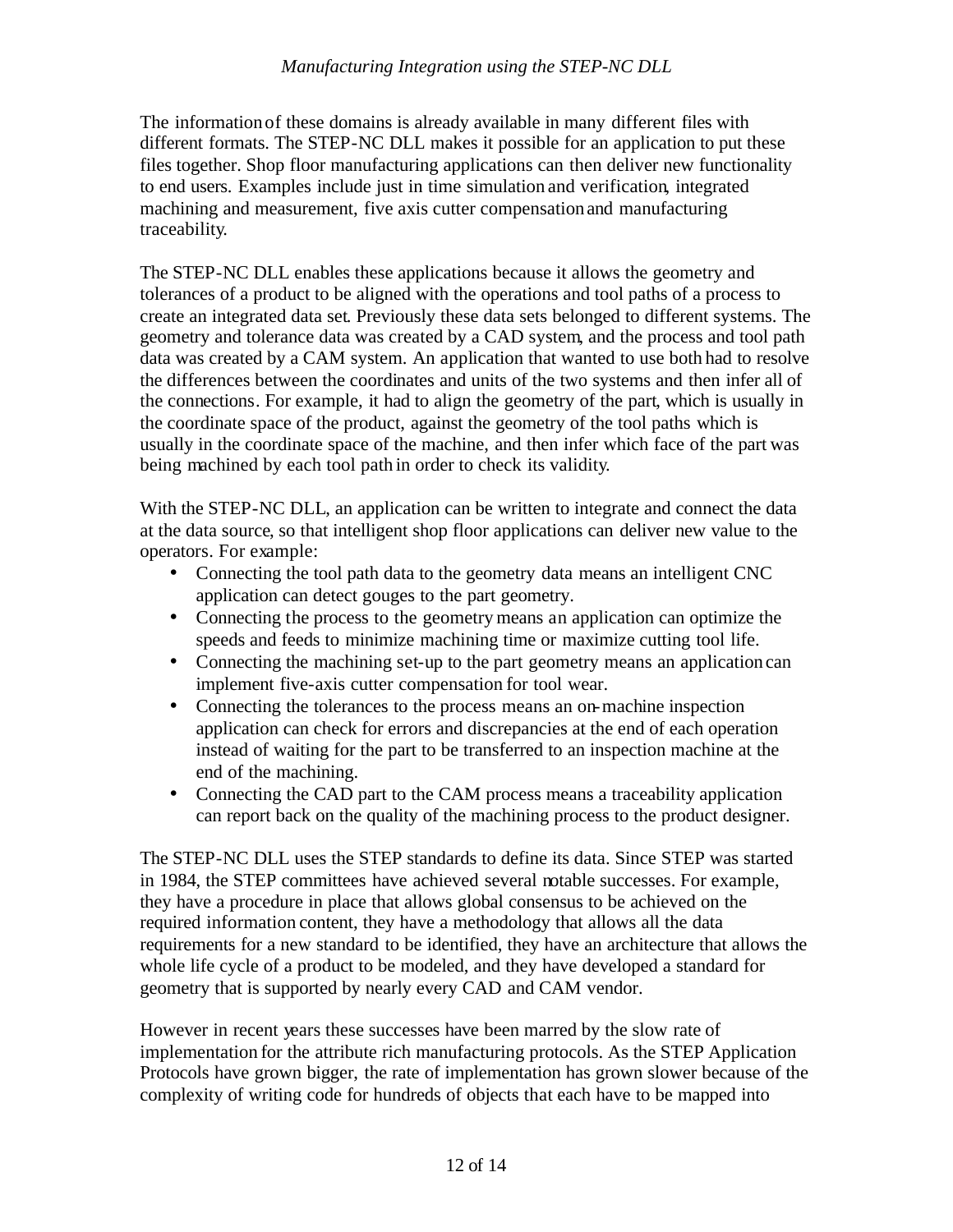thousands of connected entities. The first protocols only had 41 object types. Some of the recent application protocols have as many as 700 object types.

The STEP-NC DLL uses a three schema architecture to manage complexity using abstraction. The DLL has been used to read and write CAD, CAM, CNC and CMM data defined by a wide range of commercial off the shelf systems. For the first time one library has been able to process data from multiple manufacturing application domains.

We attribute the success of the DLL to the four properties enabled by the architecture: Automation, Consistency, Isolation and Documentation. The automation property allowed us to rapidly generate code for the DLL that is safe and easy to use. The consistency property allowed us to quickly identify the operation that was the original source of an error. The Isolation property allowed us to complete an operation in one function call instead of multiple inter-related nested function calls. The Documentation property allowed us to rapidly debug errors in the data.

The STEP-NC DLL has been tested in multiple scenarios over the last three years. Starting in 2001 with interoperability testing of toolpaths, the scenarios have shown how the DLL can be used to implement the integrated simulation, machining, measurement and tracing of manufacturing operations. The next stage is for the key vendors of the manufacturing community to start using the DLL to connect their applications to the data defined by the standards.

#### **REFERENCES**

- [1] Suh, S.H., Cho, J.H., and Hong, H.D., 2001, "On the architecture of intelligent STEP -compliant CNC," *Int'l J. Computer Integrated Manufacturin*g, Vol. 15, No. 2, January 2002, pp. 168-177.
- [2] ISO 10303-1:1994 Industrial automation systems and integration Product data representation and exchange - Overview and Fundamental Principles, International Standard, ISO TC184/SC4, 1994.
- [3] ISO 14649-1:2001 Industrial automation systems and integration Physical Device Control-Part 1: Overview and Fundamental Principles, Draft International Standard ISO TC184/SC4, 2001.
- [4] P.A. Bernstein, V. Hadzilacos, and N. Goodman. "Concurrency Control and Recovery in Database Systems *"*. Addison-Wesley, 1987.
- [5] M. Ha rdwick, D.L.Spooner, T. Rando, K.C. Morris, **"**Sharing manufacturing information in virtual enterprises", Communications of the ACM, Volume 39, No. 2, 1996.

## *APPENDIX A THE STEP APPLICATION PROTOCOLS*

Each Application Protocol defines a data exchange standard. Only some of the protocols have an impact on end-users. Others establish a capability that will be harvested by a subsequent standard.

- AP 201 Explicit Drafting
- AP 202 Associative Drafting
- AP 203 Configuration Controlled Design
- AP 204 Mechanical Design Using Boundary Representation
- AP 205 Mechanical Design Using Surface Representation
- AP 206 Mechanical Design Using Wireframe Representation
- AP 207 Sheet Metal Dies and Blocks
- AP 208 Life Cycle Product Change Process
- AP 209 Design Through Analysis of Composite and Metallic Structures
- AP 210 Electronic Printed Circuit Assembly, Design and Manufacturing
- AP 211 Electronics Test Diagnostics and Remanufacture
- AP 212 Electrotechnical Plants
- AP 213 Numerical Control Process Plans for Machined Parts